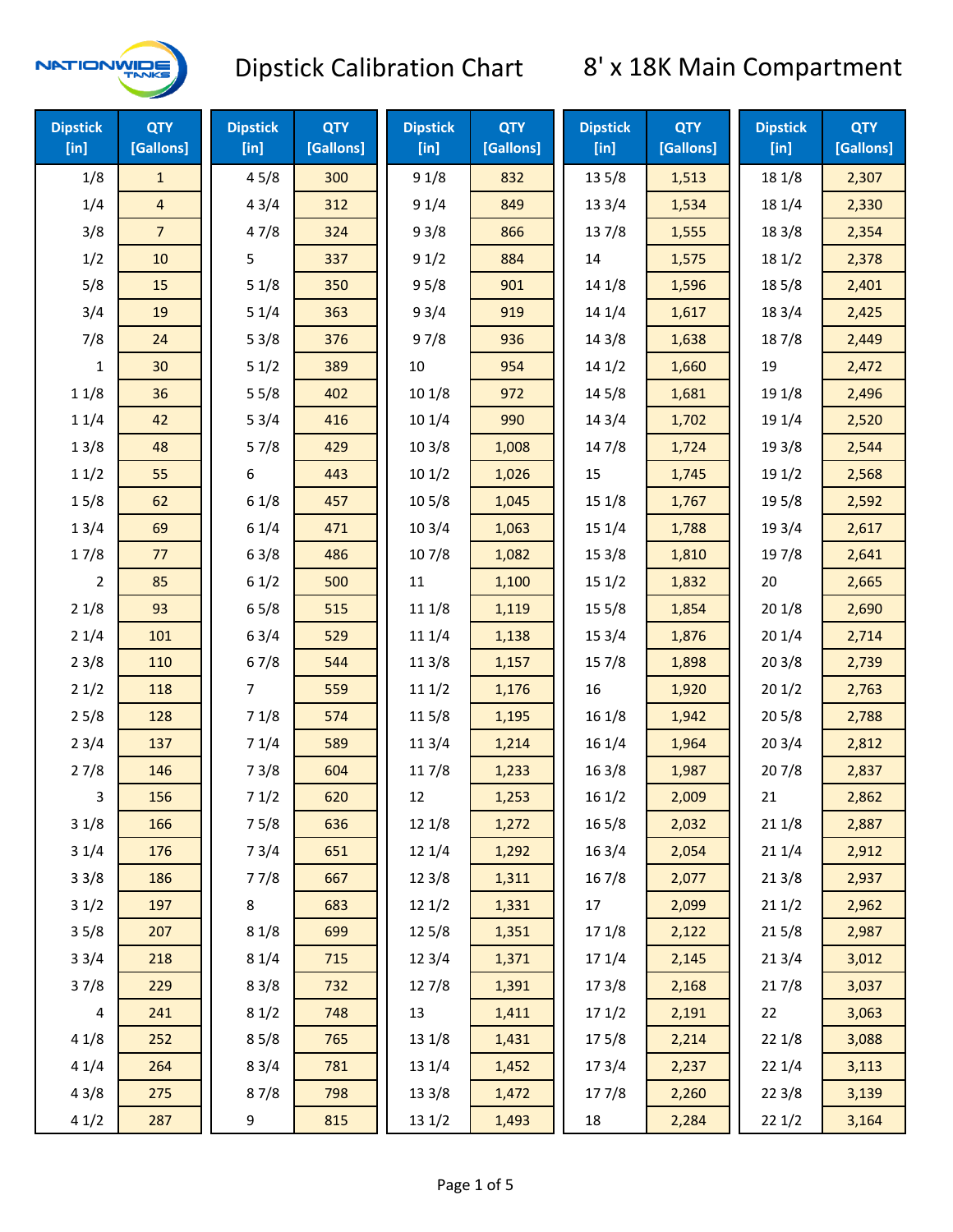

| <b>Dipstick</b><br>[in] | <b>QTY</b><br>[Gallons] | <b>Dipstick</b><br>$[$ in] | <b>QTY</b><br>[Gallons] | <b>Dipstick</b><br>$[$ in] | <b>QTY</b><br>[Gallons] | <b>Dipstick</b><br>$[$ in] | <b>QTY</b><br>[Gallons] | <b>Dipstick</b><br>$[$ in] | <b>QTY</b><br>[Gallons] |
|-------------------------|-------------------------|----------------------------|-------------------------|----------------------------|-------------------------|----------------------------|-------------------------|----------------------------|-------------------------|
| 225/8                   | 3,190                   | 271/8                      | 4,143                   | 315/8                      | 5,152                   | 36 1/8                     | 6,202                   | 40 5/8                     | 7,282                   |
| 223/4                   | 3,215                   | 271/4                      | 4,170                   | 31 3/4                     | 5,180                   | 36 1/4                     | 6,232                   | 403/4                      | 7,313                   |
| 227/8                   | 3,241                   | 273/8                      | 4,198                   | 317/8                      | 5,209                   | 363/8                      | 6,262                   | 407/8                      | 7,343                   |
| 23                      | 3,267                   | 271/2                      | 4,225                   | 32                         | 5,238                   | 361/2                      | 6,291                   | 41                         | 7,373                   |
| 231/8                   | 3,293                   | 275/8                      | 4,253                   | 321/8                      | 5,267                   | 365/8                      | 6,321                   | 41 1/8                     | 7,404                   |
| 23 1/4                  | 3,318                   | 273/4                      | 4,280                   | 32 1/4                     | 5,295                   | 363/4                      | 6,351                   | 41 1/4                     | 7,434                   |
| 233/8                   | 3,344                   | 277/8                      | 4,308                   | 323/8                      | 5,324                   | 36 7/8                     | 6,380                   | 41 3/8                     | 7,465                   |
| 231/2                   | 3,370                   | 28                         | 4,335                   | 321/2                      | 5,353                   | 37                         | 6,410                   | 411/2                      | 7,495                   |
| 235/8                   | 3,396                   | 28 1/8                     | 4,363                   | 325/8                      | 5,382                   | 37 1/8                     | 6,440                   | 41 5/8                     | 7,525                   |
| 233/4                   | 3,422                   | 28 1/4                     | 4,391                   | 323/4                      | 5,411                   | 37 1/4                     | 6,470                   | 41 3/4                     | 7,556                   |
| 237/8                   | 3,448                   | 28 3/8                     | 4,418                   | 327/8                      | 5,440                   | 373/8                      | 6,500                   | 417/8                      | 7,586                   |
| 24                      | 3,474                   | 281/2                      | 4,446                   | 33                         | 5,469                   | 371/2                      | 6,530                   | 42                         | 7,617                   |
| 24 1/8                  | 3,500                   | 28 5/8                     | 4,474                   | 33 1/8                     | 5,498                   | 375/8                      | 6,560                   | 42 1/8                     | 7,647                   |
| 24 1/4                  | 3,527                   | 283/4                      | 4,502                   | 33 1/4                     | 5,527                   | 373/4                      | 6,589                   | 42 1/4                     | 7,678                   |
| 243/8                   | 3,553                   | 287/8                      | 4,529                   | 33 3/8                     | 5,556                   | 377/8                      | 6,619                   | 42 3/8                     | 7,708                   |
| 241/2                   | 3,579                   | 29                         | 4,557                   | 331/2                      | 5,585                   | 38                         | 6,649                   | 421/2                      | 7,739                   |
| 245/8                   | 3,606                   | 29 1/8                     | 4,585                   | 33 5/8                     | 5,614                   | 38 1/8                     | 6,679                   | 42 5/8                     | 7,769                   |
| 243/4                   | 3,632                   | 29 1/4                     | 4,613                   | 33 3/4                     | 5,643                   | 38 1/4                     | 6,709                   | 42 3/4                     | 7,800                   |
| 24 7/8                  | 3,659                   | 29 3/8                     | 4,641                   | 337/8                      | 5,672                   | 38 3/8                     | 6,739                   | 42 7/8                     | 7,830                   |
| 25                      | 3,685                   | 291/2                      | 4,669                   | 34                         | 5,702                   | 38 1/2                     | 6,769                   | 43                         | 7,861                   |
| 251/8                   | 3,712                   | 29 5/8                     | 4,697                   | 34 1/8                     | 5,731                   | 38 5/8                     | 6,799                   | 43 1/8                     | 7,891                   |
| 251/4                   | 3,738                   | 29 3/4                     | 4,726                   | 34 1/4                     | 5,760                   | 38 3/4                     | 6,829                   | 43 1/4                     | 7,922                   |
| 253/8                   | 3,765                   | 297/8                      | 4,754                   | 343/8                      | 5,789                   | 387/8                      | 6,860                   | 43 3/8                     | 7,952                   |
| 251/2                   | 3,792                   | 30                         | 4,782                   | 34 1/2                     | 5,819                   | 39                         | 6,890                   | 431/2                      | 7,983                   |
| 255/8                   | 3,818                   | 30 1/8                     | 4,810                   | 34 5/8                     | 5,848                   | 39 1/8                     | 6,920                   | 43 5/8                     | 8,013                   |
| 253/4                   | 3,845                   | 30 1/4                     | 4,838                   | 34 3/4                     | 5,877                   | 39 1/4                     | 6,950                   | 43 3/4                     | 8,044                   |
| 257/8                   | 3,872                   | 303/8                      | 4,867                   | 347/8                      | 5,907                   | 39 3/8                     | 6,980                   | 437/8                      | 8,075                   |
| 26                      | 3,899                   | 301/2                      | 4,895                   | 35                         | 5,936                   | 39 1/2                     | 7,010                   | 44                         | 8,105                   |
| 26 1/8                  | 3,926                   | 305/8                      | 4,923                   | 35 1/8                     | 5,966                   | 39 5/8                     | 7,040                   | 44 1/8                     | 8,136                   |
| 261/4                   | 3,953                   | 30 3/4                     | 4,952                   | 35 1/4                     | 5,995                   | 39 3/4                     | 7,071                   | 44 1/4                     | 8,166                   |
| 263/8                   | 3,980                   | 307/8                      | 4,980                   | 35 3/8                     | 6,025                   | 397/8                      | 7,101                   | 44 3/8                     | 8,197                   |
| 261/2                   | 4,007                   | 31                         | 5,009                   | 351/2                      | 6,054                   | 40                         | 7,131                   | 44 1/2                     | 8,228                   |
| 265/8                   | 4,034                   | 31 1/8                     | 5,037                   | 355/8                      | 6,084                   | 40 1/8                     | 7,161                   | 44 5/8                     | 8,258                   |
| 263/4                   | 4,061                   | 31 1/4                     | 5,066                   | 35 3/4                     | 6,113                   | 40 1/4                     | 7,192                   | 44 3/4                     | 8,289                   |
| 267/8                   | 4,088                   | 31 3/8                     | 5,094                   | 357/8                      | 6,143                   | 40 3/8                     | 7,222                   | 447/8                      | 8,320                   |
| 27                      | 4,116                   | 311/2                      | 5,123                   | 36                         | 6,173                   | 40 1/2                     | 7,252                   | 45                         | 8,350                   |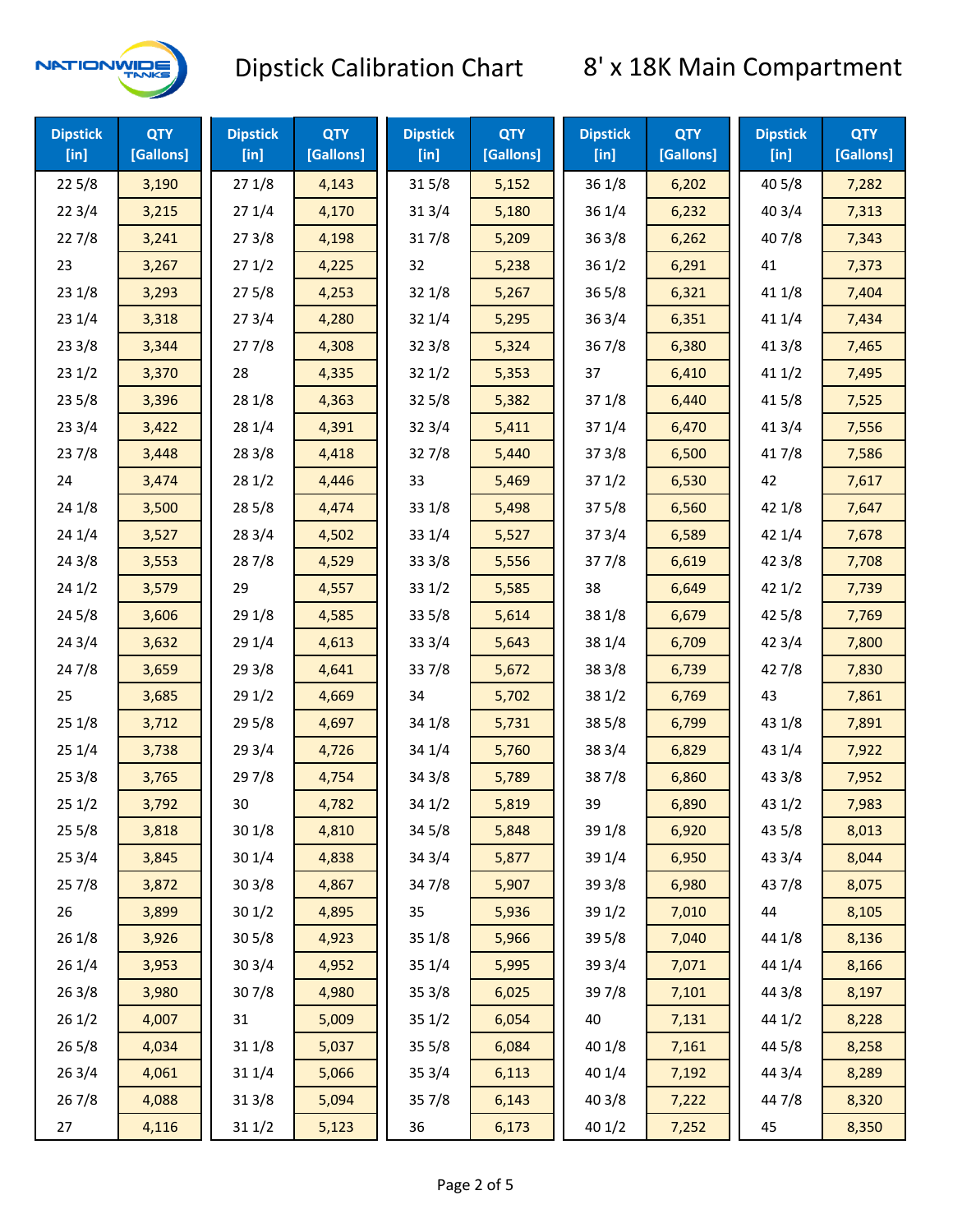

| <b>Dipstick</b><br>$[$ in] | <b>QTY</b><br>[Gallons] | <b>Dipstick</b><br>$[$ in] | <b>QTY</b><br>[Gallons] | <b>Dipstick</b><br>$[$ in] | <b>QTY</b><br>[Gallons] | <b>Dipstick</b><br>$[$ in] | <b>QTY</b><br>[Gallons] | <b>Dipstick</b><br>$[$ in] | <b>QTY</b><br>[Gallons] |
|----------------------------|-------------------------|----------------------------|-------------------------|----------------------------|-------------------------|----------------------------|-------------------------|----------------------------|-------------------------|
| 45 1/8                     | 8,381                   | 49 5/8                     | 9,486                   | 54 1/8                     | 10,588                  | 58 5/8                     | 11,674                  | 63 1/8                     | 12,734                  |
| 45 1/4                     | 8,411                   | 49 3/4                     | 9,517                   | 54 1/4                     | 10,618                  | 58 3/4                     | 11,704                  | 63 1/4                     | 12,763                  |
| 45 3/8                     | 8,442                   | 49 7/8                     | 9,548                   | 54 3/8                     | 10,649                  | 587/8                      | 11,734                  | 63 3/8                     | 12,792                  |
| 451/2                      | 8,473                   | 50                         | 9,578                   | 54 1/2                     | 10,679                  | 59                         | 11,764                  | 63 1/2                     | 12,821                  |
| 455/8                      | 8,504                   | 501/8                      | 9,609                   | 54 5/8                     | 10,709                  | 59 1/8                     | 11,793                  | 63 5/8                     | 12,850                  |
| 45 3/4                     | 8,534                   | 501/4                      | 9,640                   | 54 3/4                     | 10,740                  | 59 1/4                     | 11,823                  | 63 3/4                     | 12,879                  |
| 45 7/8                     | 8,565                   | 503/8                      | 9,670                   | 54 7/8                     | 10,770                  | 59 3/8                     | 11,853                  | 63 7/8                     | 12,907                  |
| 46                         | 8,596                   | 501/2                      | 9,701                   | 55                         | 10,800                  | 59 1/2                     | 11,883                  | 64                         | 12,936                  |
| 46 1/8                     | 8,626                   | 505/8                      | 9,732                   | 55 1/8                     | 10,831                  | 59 5/8                     | 11,912                  | 64 1/8                     | 12,965                  |
| 46 1/4                     | 8,657                   | 503/4                      | 9,762                   | 55 1/4                     | 10,861                  | 59 3/4                     | 11,942                  | 64 1/4                     | 12,994                  |
| 46 3/8                     | 8,688                   | 507/8                      | 9,793                   | 55 3/8                     | 10,891                  | 59 7/8                     | 11,972                  | 64 3/8                     | 13,022                  |
| 46 1/2                     | 8,718                   | 51                         | 9,824                   | 551/2                      | 10,922                  | 60                         | 12,001                  | 64 1/2                     | 13,051                  |
| 46 5/8                     | 8,749                   | 51 1/8                     | 9,854                   | 55 5/8                     | 10,952                  | 60 1/8                     | 12,031                  | 64 5/8                     | 13,080                  |
| 46 3/4                     | 8,780                   | 51 1/4                     | 9,885                   | 55 3/4                     | 10,982                  | 60 1/4                     | 12,061                  | 64 3/4                     | 13,108                  |
| 46 7/8                     | 8,810                   | 513/8                      | 9,916                   | 55 7/8                     | 11,013                  | 60 3/8                     | 12,090                  | 64 7/8                     | 13,137                  |
| 47                         | 8,841                   | 511/2                      | 9,946                   | 56                         | 11,043                  | 601/2                      | 12,120                  | 65                         | 13,165                  |
| 47 1/8                     | 8,872                   | 515/8                      | 9,977                   | 56 1/8                     | 11,073                  | 60 5/8                     | 12,149                  | 65 1/8                     | 13,194                  |
| 47 1/4                     | 8,903                   | 513/4                      | 10,008                  | 56 1/4                     | 11,103                  | 603/4                      | 12,179                  | 65 1/4                     | 13,222                  |
| 47 3/8                     | 8,933                   | 517/8                      | 10,038                  | 56 3/8                     | 11,134                  | 60 7/8                     | 12,208                  | 65 3/8                     | 13,250                  |
| 471/2                      | 8,964                   | 52                         | 10,069                  | 561/2                      | 11,164                  | 61                         | 12,238                  | 65 1/2                     | 13,279                  |
| 475/8                      | 8,995                   | 52 1/8                     | 10,099                  | 56 5/8                     | 11,194                  | 61 1/8                     | 12,267                  | 65 5/8                     | 13,307                  |
| 473/4                      | 9,026                   | 52 1/4                     | 10,130                  | 56 3/4                     | 11,224                  | 61 1/4                     | 12,296                  | 65 3/4                     | 13,336                  |
| 47 7/8                     | 9,056                   | 52 3/8                     | 10,161                  | 567/8                      | 11,254                  | 613/8                      | 12,326                  | 65 7/8                     | 13,364                  |
| 48                         | 9,087                   | 521/2                      | 10,191                  | 57                         | 11,284                  | 611/2                      | 12,355                  | 66                         | 13,392                  |
| 48 1/8                     | 9,118                   | 525/8                      | 10,222                  | 571/8                      | 11,314                  | 615/8                      | 12,384                  | 66 1/8                     | 13,420                  |
| 48 1/4                     | 9,148                   | 52 3/4                     | 10,252                  | 57 1/4                     | 11,344                  | 613/4                      | 12,414                  | 66 1/4                     | 13,448                  |
| 48 3/8                     | 9,179                   | 527/8                      | 10,283                  | 57 3/8                     | 11,375                  | 617/8                      | 12,443                  | 66 3/8                     | 13,476                  |
| 48 1/2                     | 9,210                   | 53                         | 10,313                  | 571/2                      | 11,405                  | 62                         | 12,472                  | 66 1/2                     | 13,505                  |
| 48 5/8                     | 9,241                   | 53 1/8                     | 10,344                  | 57 5/8                     | 11,435                  | 62 1/8                     | 12,501                  | 66 5/8                     | 13,533                  |
| 48 3/4                     | 9,271                   | 53 1/4                     | 10,374                  | 573/4                      | 11,465                  | 62 1/4                     | 12,531                  | 66 3/4                     | 13,561                  |
| 487/8                      | 9,302                   | 53 3/8                     | 10,405                  | 577/8                      | 11,495                  | 62 3/8                     | 12,560                  | 667/8                      | 13,589                  |
| 49                         | 9,333                   | 53 1/2                     | 10,435                  | 58                         | 11,525                  | 621/2                      | 12,589                  | 67                         | 13,617                  |
| 49 1/8                     | 9,363                   | 53 5/8                     | 10,466                  | 58 1/8                     | 11,555                  | 62 5/8                     | 12,618                  | 671/8                      | 13,644                  |
| 49 1/4                     | 9,394                   | 53 3/4                     | 10,496                  | 58 1/4                     | 11,584                  | 62 3/4                     | 12,647                  | 67 1/4                     | 13,672                  |
| 49 3/8                     | 9,425                   | 537/8                      | 10,527                  | 58 3/8                     | 11,614                  | 627/8                      | 12,676                  | 673/8                      | 13,700                  |
| 49 1/2                     | 9,456                   | 54                         | 10,557                  | 58 1/2                     | 11,644                  | 63                         | 12,705                  | 67 1/2                     | 13,728                  |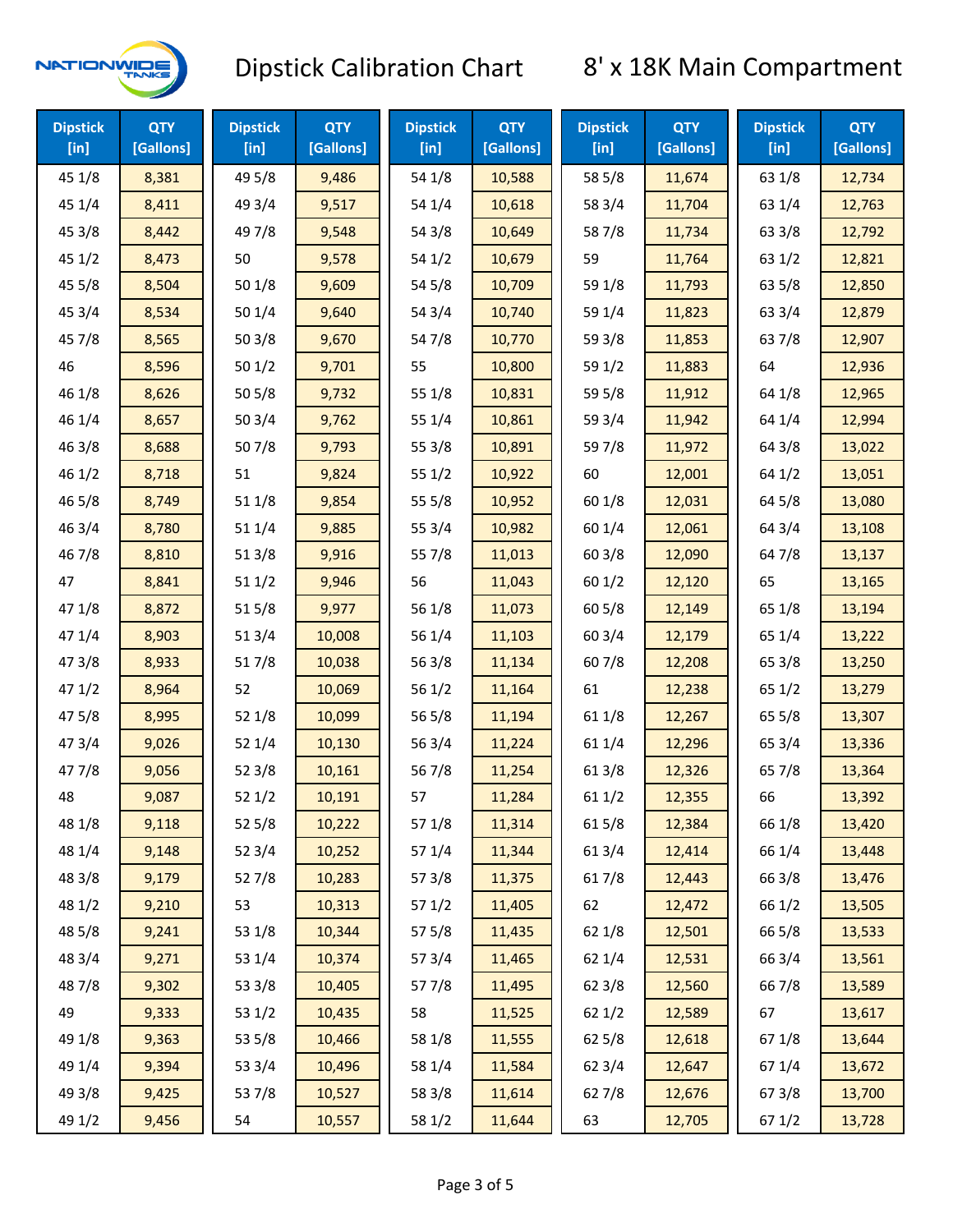

| <b>Dipstick</b><br>$[$ in] | <b>QTY</b><br>[Gallons] | <b>Dipstick</b><br>$[$ in] | <b>QTY</b><br>[Gallons] | <b>Dipstick</b><br>$[$ in] | <b>QTY</b><br>[Gallons] | <b>Dipstick</b><br>$[$ in] | <b>QTY</b><br>[Gallons] | <b>Dipstick</b><br>[in] | <b>QTY</b><br>[Gallons] |
|----------------------------|-------------------------|----------------------------|-------------------------|----------------------------|-------------------------|----------------------------|-------------------------|-------------------------|-------------------------|
| 67 5/8                     | 13,756                  | 72 1/8                     | 14,726                  | 765/8                      | 15,630                  | 81 1/8                     | 16,450                  | 85 5/8                  | 17,166                  |
| 67 3/4                     | 13,783                  | 72 1/4                     | 14,752                  | 763/4                      | 15,654                  | 81 1/4                     | 16,472                  | 85 3/4                  | 17,184                  |
| 67 7/8                     | 13,811                  | 72 3/8                     | 14,778                  | 76 7/8                     | 15,678                  | 81 3/8                     | 16,493                  | 857/8                   | 17,202                  |
| 68                         | 13,839                  | 721/2                      | 14,804                  | 77                         | 15,702                  | 811/2                      | 16,514                  | 86                      | 17,220                  |
| 68 1/8                     | 13,866                  | 725/8                      | 14,830                  | 77 1/8                     | 15,725                  | 815/8                      | 16,535                  | 86 1/8                  | 17,238                  |
| 68 1/4                     | 13,894                  | 72 3/4                     | 14,856                  | 77 1/4                     | 15,749                  | 813/4                      | 16,557                  | 86 1/4                  | 17,255                  |
| 68 3/8                     | 13,921                  | 727/8                      | 14,881                  | 77 3/8                     | 15,773                  | 817/8                      | 16,578                  | 86 3/8                  | 17,273                  |
| 68 1/2                     | 13,949                  | 73                         | 14,907                  | 771/2                      | 15,796                  | 82                         | 16,598                  | 86 1/2                  | 17,290                  |
| 68 5/8                     | 13,976                  | 73 1/8                     | 14,933                  | 775/8                      | 15,820                  | 82 1/8                     | 16,619                  | 86 5/8                  | 17,308                  |
| 68 3/4                     | 14,004                  | 73 1/4                     | 14,959                  | 773/4                      | 15,843                  | 82 1/4                     | 16,640                  | 86 3/4                  | 17,325                  |
| 687/8                      | 14,031                  | 73 3/8                     | 14,984                  | 777/8                      | 15,867                  | 823/8                      | 16,661                  | 867/8                   | 17,342                  |
| 69                         | 14,058                  | 73 1/2                     | 15,010                  | 78                         | 15,890                  | 821/2                      | 16,681                  | 87                      | 17,359                  |
| 69 1/8                     | 14,085                  | 73 5/8                     | 15,035                  | 78 1/8                     | 15,913                  | 825/8                      | 16,702                  | 871/8                   | 17,376                  |
| 69 1/4                     | 14,113                  | 73 3/4                     | 15,061                  | 78 1/4                     | 15,937                  | 82 3/4                     | 16,722                  | 871/4                   | 17,393                  |
| 69 3/8                     | 14,140                  | 737/8                      | 15,086                  | 78 3/8                     | 15,960                  | 827/8                      | 16,743                  | 87 3/8                  | 17,409                  |
| 69 1/2                     | 14,167                  | 74                         | 15,111                  | 78 1/2                     | 15,983                  | 83                         | 16,763                  | 871/2                   | 17,426                  |
| 69 5/8                     | 14,194                  | 74 1/8                     | 15,137                  | 78 5/8                     | 16,006                  | 83 1/8                     | 16,783                  | 875/8                   | 17,442                  |
| 69 3/4                     | 14,221                  | 74 1/4                     | 15,162                  | 78 3/4                     | 16,029                  | 83 1/4                     | 16,803                  | 87 3/4                  | 17,459                  |
| 697/8                      | 14,248                  | 74 3/8                     | 15,187                  | 787/8                      | 16,052                  | 83 3/8                     | 16,823                  | 877/8                   | 17,475                  |
| 70                         | 14,275                  | 74 1/2                     | 15,212                  | 79                         | 16,074                  | 83 1/2                     | 16,843                  | 88                      | 17,491                  |
| 70 1/8                     | 14,302                  | 74 5/8                     | 15,237                  | 79 1/8                     | 16,097                  | 83 5/8                     | 16,862                  | 88 1/8                  | 17,507                  |
| 70 1/4                     | 14,329                  | 74 3/4                     | 15,262                  | 79 1/4                     | 16,120                  | 83 3/4                     | 16,882                  | 88 1/4                  | 17,523                  |
| 70 3/8                     | 14,355                  | 747/8                      | 15,287                  | 79 3/8                     | 16,142                  | 837/8                      | 16,902                  | 88 3/8                  | 17,538                  |
| 70 1/2                     | 14,382                  | 75                         | 15,312                  | 79 1/2                     | 16,165                  | 84                         | 16,921                  | 88 1/2                  | 17,554                  |
| 70 5/8                     | 14,409                  | 75 1/8                     | 15,337                  | 79 5/8                     | 16,187                  | 84 1/8                     | 16,941                  | 88 5/8                  | 17,569                  |
| 70 3/4                     | 14,436                  | 75 1/4                     | 15,361                  | 79 3/4                     | 16,210                  | 84 1/4                     | 16,960                  | 88 3/4                  | 17,585                  |
| 70 7/8                     | 14,462                  | 75 3/8                     | 15,386                  | 79 7/8                     | 16,232                  | 84 3/8                     | 16,979                  | 887/8                   | 17,600                  |
| 71                         | 14,489                  | 75 1/2                     | 15,411                  | $80\,$                     | 16,254                  | 84 1/2                     | 16,998                  | 89                      | 17,615                  |
| 71 1/8                     | 14,515                  | 75 5/8                     | 15,435                  | 80 1/8                     | 16,276                  | 84 5/8                     | 17,017                  | 89 1/8                  | 17,630                  |
| 71 1/4                     | 14,542                  | 75 3/4                     | 15,460                  | 80 1/4                     | 16,298                  | 84 3/4                     | 17,036                  | 89 1/4                  | 17,645                  |
| 713/8                      | 14,568                  | 75 7/8                     | 15,484                  | 80 3/8                     | 16,320                  | 847/8                      | 17,055                  | 89 3/8                  | 17,659                  |
| 71 1/2                     | 14,595                  | 76                         | 15,509                  | 80 1/2                     | 16,342                  | 85                         | 17,074                  | 89 1/2                  | 17,674                  |
| 715/8                      | 14,621                  | 76 1/8                     | 15,533                  | 80 5/8                     | 16,364                  | 85 1/8                     | 17,092                  | 89 5/8                  | 17,688                  |
| 713/4                      | 14,647                  | 76 1/4                     | 15,557                  | 80 3/4                     | 16,386                  | 85 1/4                     | 17,111                  | 89 3/4                  | 17,703                  |
| 717/8                      | 14,673                  | 763/8                      | 15,582                  | 807/8                      | 16,407                  | 85 3/8                     | 17,129                  | 897/8                   | 17,717                  |
| 72                         | 14,700                  | 76 1/2                     | 15,606                  | 81                         | 16,429                  | 85 1/2                     | 17,148                  | 90                      | 17,731                  |